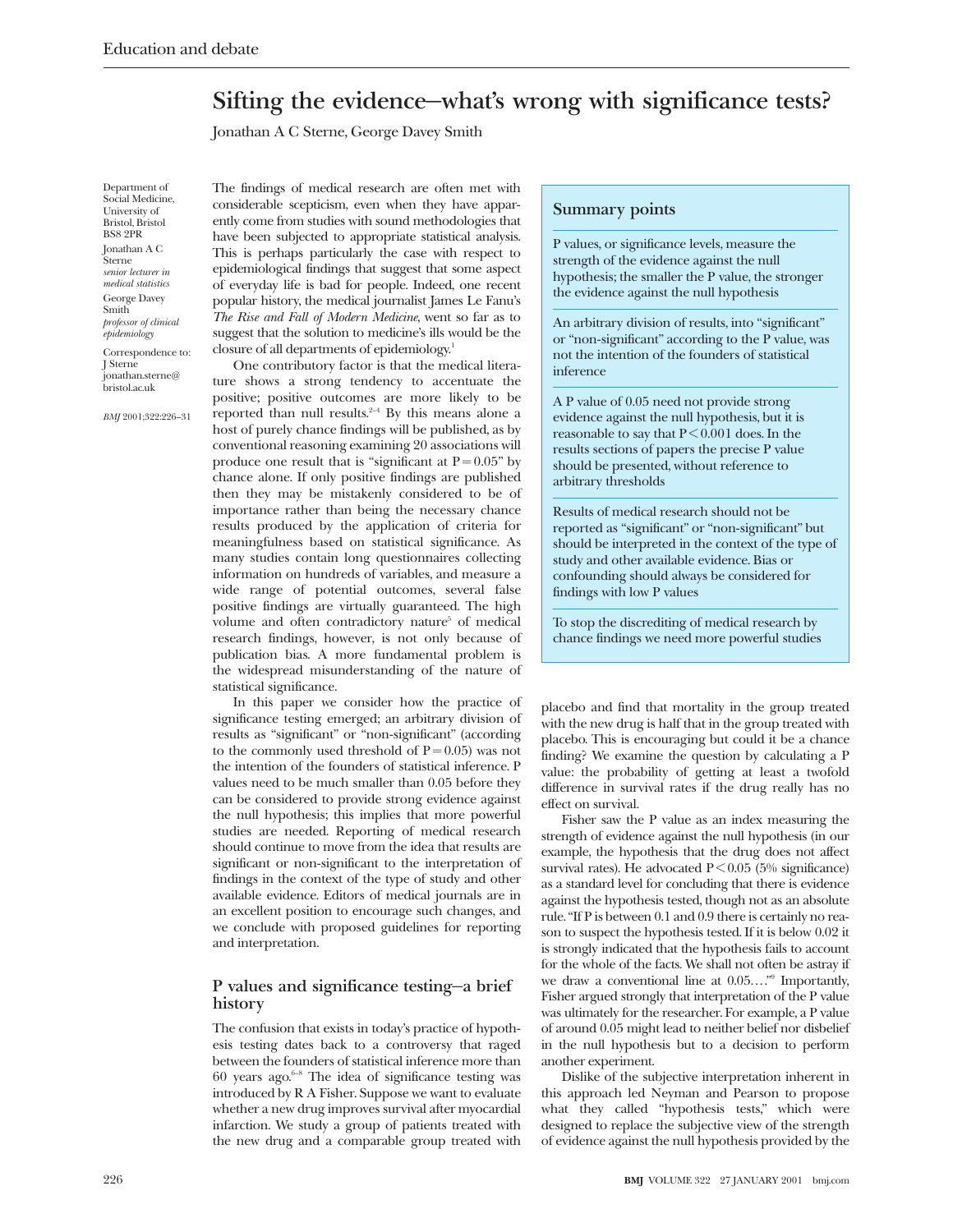P value with an objective, decision based approach to the results of experiments.<sup>10</sup> Neyman and Pearson argued that there were two types of error that could be made in interpreting the results of an experiment (table 1). Fisher's approach concentrates on the type I error: the probability of rejecting the null hypothesis (that the treatment has no effect) if it is in fact true. Neyman and Pearson were also concerned about the type II error: the probability of accepting the null hypothesis (and thus failing to use the new treatment) when in fact it is false (the treatment works). By fixing, in advance, the rates of type I and type II error, the number of mistakes made over many different experiments would be limited. These ideas will be familiar to anyone who has performed a power calculation to find the number of participants needed in a clinical trial; in such calculations we aim to ensure that the study is large enough to allow both type I and type II error rates to be small.

In the words of Neyman and Pearson "no test based upon a theory of probability can by itself provide any valuable evidence of the truth or falsehood of a hypothesis. But we may look at the purpose of tests from another viewpoint. Without hoping to know whether each separate hypothesis is true or false, we may search for rules to govern our behaviour with regard to them, in following which we insure that, in the long run of experience, we shall not often be wrong."10

Thus, in the Neyman-Pearson approach we decide on a decision rule for interpreting the results of our experiment in advance, and the result of our analysis is simply the rejection or acceptance of the null hypothesis. In contrast with Fisher's more subjective view—Fisher strongly disagreed with the Neyman-Pearson approach<sup> $11$ </sup>—we make no attempt to interpret the P value to assess the strength of evidence against the null hypothesis in an individual study.

To use the Neyman-Pearson approach we must specify a precise alternative hypothesis. In other words it is not enough to say that the treatment works, we have to say by how much the treatment works—for example, that our drug reduces mortality by 60%. The researcher is free to change the decision rule by specifying the alternative hypothesis and type I and type II error rates, but this must be done in advance of the experiment. Unfortunately researchers find it difficult to live up to these ideals. With the exception of the primary question in randomised trials, they rarely have in mind a precise value of the treatment effect under the alternative hypothesis before they carry out their studies or specify their analyses. Instead, only the easy part of Neyman and Pearson's approach—that the null hypothesis can be rejected if  $P < 0.05$  (type I error rate 5%)—has been widely adopted. This has led to the misleading impression that the Neyman-Pearson approach is similar to Fisher's.

In practice, and partly because of the requirements of regulatory bodies and medical journals, $12$  the use of statistics in medicine became dominated by a division of results into significant or not significant, with little or no consideration of the type II error rate. Two common and potentially serious consequences of this are that possibly clinically important differences observed in small studies are denoted as non-significant and ignored, while all significant findings are assumed to result from real treatment effects.

**Table 1** Possible errors in interpretation of experiments, according to the Neyman-Pearson approach to hypothesis testing. Error rates are proportion of times that type I and type II errors occur in the long run

|                             | The truth                                               |                                                   |  |
|-----------------------------|---------------------------------------------------------|---------------------------------------------------|--|
| <b>Result of experiment</b> | <b>Null hypothesis true</b><br>(treatment doesn't work) | <b>Null hypothesis false</b><br>(treatment works) |  |
| Reject null hypothesis      | Type I error rate                                       | Power=1-type II error rate                        |  |
| Accept null hypothesis      |                                                         | Type II error rate                                |  |

These problems, noted long ago<sup>13</sup> and many times since,<sup>14-17</sup> led to the successful campaign to augment the presentation of statistical analyses by presenting confidence intervals in addition to, or in place of, P values.18–20 By focusing on the results of the individual comparison, confidence intervals should move us away from a mechanistic accept-reject dichotomy. For small studies, they may remind us that our results are consistent with both the null hypothesis and an important beneficial, or harmful, treatment effect (and often both). For P values of around 0.05 they also emphasise the possibility of the effect being much smaller, or larger, than estimated. 95% Confidence intervals, however, implicitly use the 5% cut off, and this still leads to confusion in their interpretation if they are used simply as a means of assessing significance (according to whether the confidence interval includes the null value) rather than to look at a plausible range for the magnitude of the population difference. We suggest that medical researchers should stop thinking of 5% significance  $(P < 0.05)$  as having any particular importance. One way to encourage this would be to adopt a different standard confidence level.

## **Misinterpretation of P values and significance tests**

Unfortunately, P values are still commonly misunderstood. The most common misinterpretation is that the P value is the probability that the null hypothesis is true, so that a significant result means that the null hypothesis is very unlikely to be true. Making two plausible assumptions, we show the misleading nature of this interpretation.

Firstly, we will assume that the proportion of null hypotheses that are in fact false is 10%—that is, 90% of hypotheses tested are incorrect. This is consistent with the epidemiological literature: by 1985 nearly 300 risk factors for coronary heart disease had been identified,

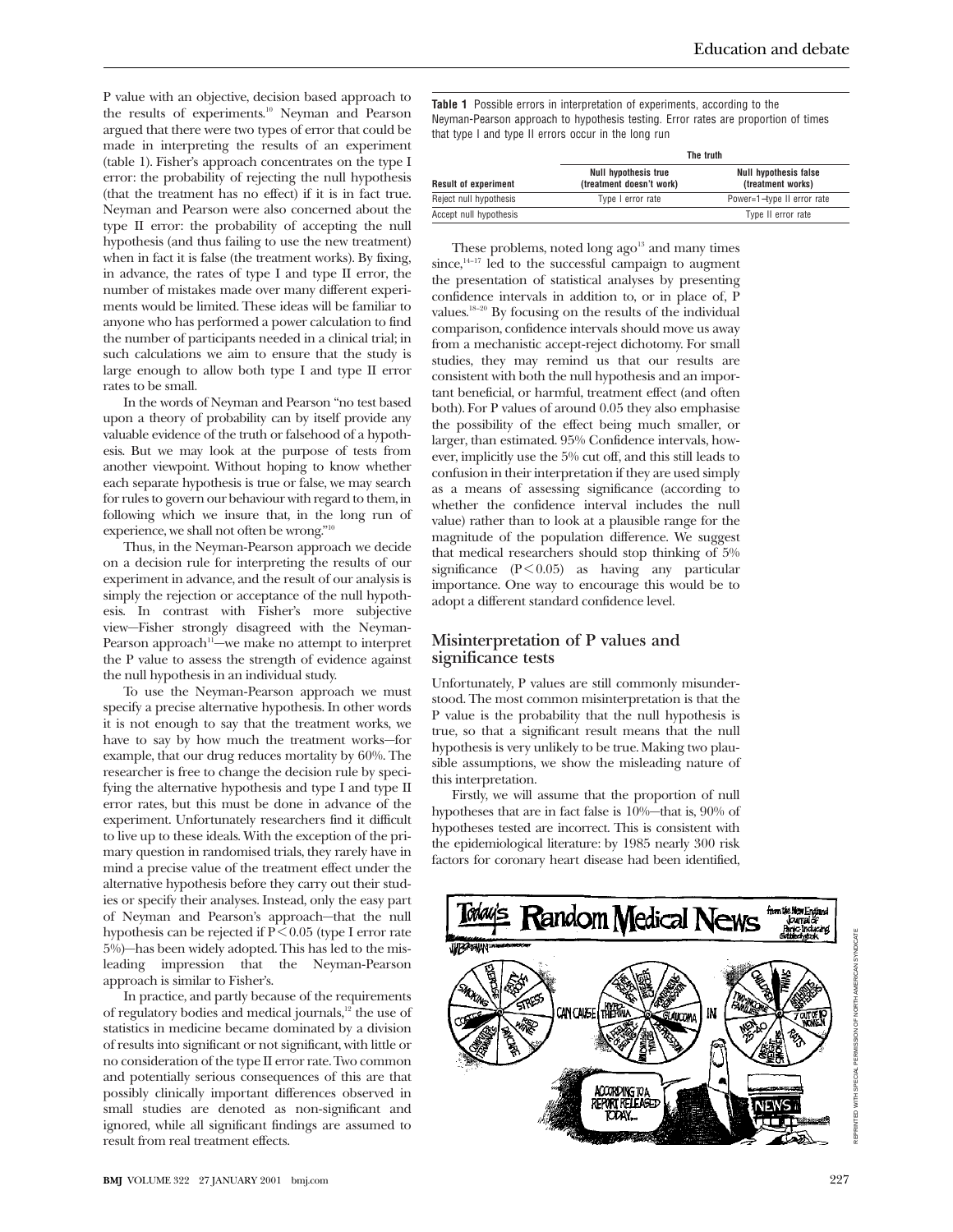**Table 2** Number of times we accept and reject null hypothesis, under plausible assumptions regarding conduct of medical research (adapted from Oakes<sup>25</sup>)

| <b>Result of experiment</b> | <b>Null hypothesis true</b><br>(treatment doesn't work) | <b>Null hypothesis false</b><br>(treatment works) | Total |
|-----------------------------|---------------------------------------------------------|---------------------------------------------------|-------|
| Accept null hypothesis      | 855                                                     | 50                                                | 905   |
| Reject null hypothesis      | 45                                                      | 50                                                | 95    |
| Total                       | 900                                                     | 100                                               | 1000  |

and it is unlikely that more than a small fraction of these actually increase the risk of the disease.<sup>21</sup> Our second assumption is that because studies are often too small the average power  $(=1 - type II$  error rate) of studies reported in medical literature is 50%. This is consistent with published surveys of the size of trials.<sup>22-24</sup>

Suppose now that we test hypotheses in 1000 studies and reject the null hypothesis if  $P < 0.05$ . The first assumption means that in 100 studies the null hypothesis is in fact false. Because the type II error rate is 50% (second assumption) we reject the null hypothesis in 50 of these 100 studies. For the 900 studies in which the null hypothesis is true (that is, there is no treatment effect) we use 5% significance levels and so reject the null hypothesis in 45 (see table 2, adapted from Oakes $25$ ).

Of the 95 studies that result in a significant (that is, P < 0.05) result, 45 (47%) are true null hypotheses and so are "false alarms"; we have rejected the null hypothesis when we shouldn't have done so. There is a direct analogy with tests used to screen populations for diseases: if the disease (the false null hypothesis) is rare then the specificity of screening tests must be high to prevent the true cases of disease identified by the test from being swamped by large numbers of false positive tests from most of the population who do not have the disease.<sup>26</sup> The "positive predictive value" of a significant  $(P<0.05)$  statistical test can actually be low—in the above case around 50%. The common mistake is to assume that the positive predictive value is 95% because the significance level is set at 0.05.

The ideas illustrated in table 2 are similar in spirit to the bayesian approach to statistical inference, in which we start with an a priori belief about the probability of different possible values for the treatment effect and modify this belief in the light of the data. Bayesian arguments have been used to show that the usual  $P < 0.05$ threshold need not constitute strong evidence against the null hypothesis.<sup>27</sup> <sup>28</sup> Various authors over the years have proposed that more widespread use of bayesian statistics would prevent the mistaken interpretation of P < 0.05 as showing that the null hypothesis is unlikely to be true or even act as a panacea that would dramatically improve the quality of medical research.<sup>26 29–32</sup> Differences between the dominant ("classic" or "frequentist") and bayesian approaches to statistical inference are summarised in box 1.

## **How significant is significance?**

When the principles of statistical inference were established, during the early decades of the 20th century, science was a far smaller scale enterprise than it is today. In the days when perhaps only a few hundred statistical hypotheses were being tested each year, and when calculations had to be done laboriously with mechanical hand calculators (as in Fisher's photograph), it seemed reasonable that a 5% false positive rate would screen out most of the random errors. With many thousands of journals publishing a myriad hypothesis tests each year and the ease of use of statistical software it is likely that the proportion of tested hypotheses that are meaningful (in the sense that the effect is large enough to be of interest) has decreased, leading to a finding of  $P < 0.05$ having low predictive value for the appropriate rejection of the null hypothesis.

It is often perfectly possible to increase the power of studies by increasing either the sample size or the precision of the measurements. Table 3 shows the pre-

#### **Box 1: Comparison of frequentist and bayesian approaches to statistical inference**

Let us assume that we want to evaluate whether a new drug improves one year survival after myocardial infarction by using data from a placebo controlled trial. We do this by estimating the risk ratio—the risk of death in patients treated with the new drug divided by the risk of death in the control group. If the risk ratio is 0.5 then the new drug reduces the risk of death by 50%. If the risk ratio is 1 then the drug has no effect.

#### **Frequentist statistics**

Like Mulder and Scully in *The X-Files*, frequentist statisticians believe that "the truth is out there." We use the data to make inferences about the true (but unknown) population value of the risk ratio

The 95% confidence interval gives us a plausible range of values for the population risk ratio; 95% of the times we derive such a range it will contain the true (but unknown) population value The P value is the probability of getting a risk ratio at least as far from the null value of 1 as the one found in our study

#### **Bayesian statistics**

Bayesians take a subjective approach. We start with our prior opinion about the risk ratio, expressed as a probability distribution. We use the data to modify that opinion (we derive the posterior probability distribution for the risk ratio based on both the data and the prior distribution)

A 95% credible interval is one that has a 95% chance of containing the population risk ratio

The posterior distribution can be used to derive direct probability statements about the risk ratio—for example, the probability that the drug increases the risk of death

If our prior opinion about the risk ratio is vague (we consider a wide range of values to be equally likely) then the results of a frequentist analysis are similar to the results of a bayesian analysis; both are based on what statisticians call the likelihood for the data:

• The 95% confidence interval is the same as the 95% credible interval, except that the latter has the meaning often incorrectly ascribed to a confidence interval;

• The (one sided) P value is the same as the bayesian posterior probability that the drug increases the risk of death (assuming that we found a protective effect of the drug).

The two approaches, however, will give different results if our prior opinion is not vague, relative to the amount of information contained in the data.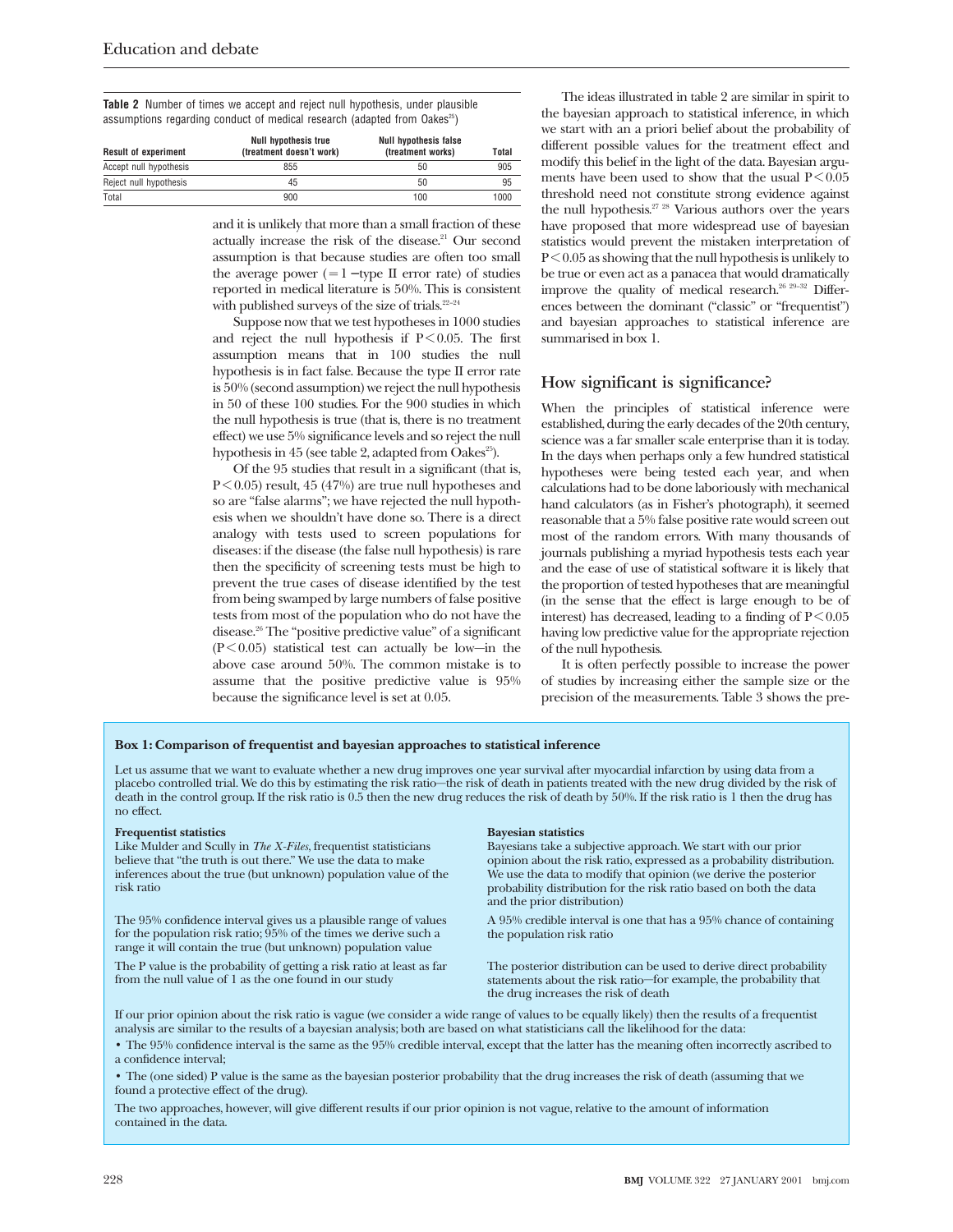

R A Fisher, the founder of statistical inference, working on a mechanical calculator



Suggested interpretation of P values from published medical research

dictive value of different P value thresholds under different assumptions about both the power of studies and the proportion of meaningful hypotheses. For any choice of P value, the proportion of "significant" results that are false positives is greatly reduced as power increases. Table 3 suggests that unless we are very pessimistic about the proportion of meaningful hypotheses, it is reasonable to regard P values less than 0.001 as providing strong evidence against the null hypothesis.

One argument against changing the strength of evidence regarded as conclusively showing that the null hypothesis is false is that studies would have to be far bigger. Surprisingly, this is not true. For illustrative purposes it can be shown, by using standard power calculations, that the maximum amount by which a study size would have to be increased is by a factor of only 1.75 for a move from  $P \le 0.05$  to  $P \le 0.01$  and 2.82 from  $P < 0.05$  to  $P < 0.001$ . It is also possible, and generally preferable, to increase power by decreasing measurement error rather than by increasing sample size.<sup>33</sup> Thus by doing fewer but more powerful studies it is perfectly possible to stop the discrediting of medical research. The need for large, statistically precise studies has been emphasised for many years by Richard Peto and colleagues.34 The practice of medical research will not be improved, however, if we simply substitute one arbitrary P value threshold (0.05) with another one (0.001).

## **Interpreting P values: opinions, decisions, and the role of external evidence**

In many cases published medical research requires no firm decision: it contributes incrementally to an existing body of knowledge. In the results sections of papers the precise P value should be presented, without reference to some arbitrary threshold. In communicating the individual contribution of a single study we suggest the P value should be interpreted as illustrated in the figure. P values in the "grey area" provide some, but not conclusive, evidence against the null hypothesis.

It is rare that studies examine issues about which nothing is already known. Increasing recognition of this is reflected in the growth of formal methods of research synthesis,<sup>35</sup> including the presentation of updated meta-analyses in the discussion section of original research papers.<sup>36</sup> Here the prior evidence is simply the results of previous studies of the same issue. Other forms of evidence are, of course, admissible: findings from domains as different as animal studies and tissue cultures on the one hand and secular trends and ecological differences in human disease rates on the other will all influence a final decision as to how to act in the light of study findings.<sup>37</sup>

In many ways the general public is ahead of medical researchers in its interpretation of new "evidence." The reaction to "lifestyle scares" is usually cynicism, which, for many reasons, may well be rational.<sup>38</sup> Popular reactions can be seen to reflect a subconscious bayesianism in which the prior belief is that what medical researchers, and particularly epidemiologists, produce is gobbledegook. In medical research the periodic calls for a wholesale switch to the use of bayesian statistical inference have been largely ignored. A major reason is that prior belief can be difficult to quantify. How much weight should be given to a particular constellation of biological evidence as against the concordance of a study finding with international differences in disease rates, for example?

**Table 3** Proportion of false positive significant results with three different criteria for significance

| Power of study (proportion (%) of time       |            |            | Percentage of "significant" results that are false positives |  |
|----------------------------------------------|------------|------------|--------------------------------------------------------------|--|
| we reject null hypothesis if it is false)    | $P = 0.05$ | $P = 0.01$ | $P=0.001$                                                    |  |
| 80% of ideas correct (null hypothesis false) |            |            |                                                              |  |
| 20                                           | 5.9        | 1.2        | 0.10                                                         |  |
| 50                                           | 2.4        | 0.5        | 0.05                                                         |  |
| 80                                           | 1.5        | 0.3        | 0.03                                                         |  |
| 50% of ideas correct (null hypothesis false) |            |            |                                                              |  |
| 20                                           | 20.0       | 4.8        | 0.50                                                         |  |
| 50                                           | 9.1        | 2.0        | 0.20                                                         |  |
| 80                                           | 5.9        | 1.2        | 0.10                                                         |  |
| 10% of ideas correct (null hypothesis false) |            |            |                                                              |  |
| 20                                           | 69.2       | 31.0       | 4.30                                                         |  |
| 50                                           | $47.4*$    | 15.3       | 1.80                                                         |  |
| 80                                           | 36.0       | 10.1       | 1.10                                                         |  |
| 1% of ideas correct (null hypothesis false)  |            |            |                                                              |  |
| 20                                           | 96.1       | 83.2       | 33.10                                                        |  |
| 50                                           | 90.8       | 66.4       | 16.50                                                        |  |
| 80                                           | 86.1       | 55.3       | 11.00                                                        |  |
|                                              |            |            |                                                              |  |

\*Corresponds to assumptions in table 2.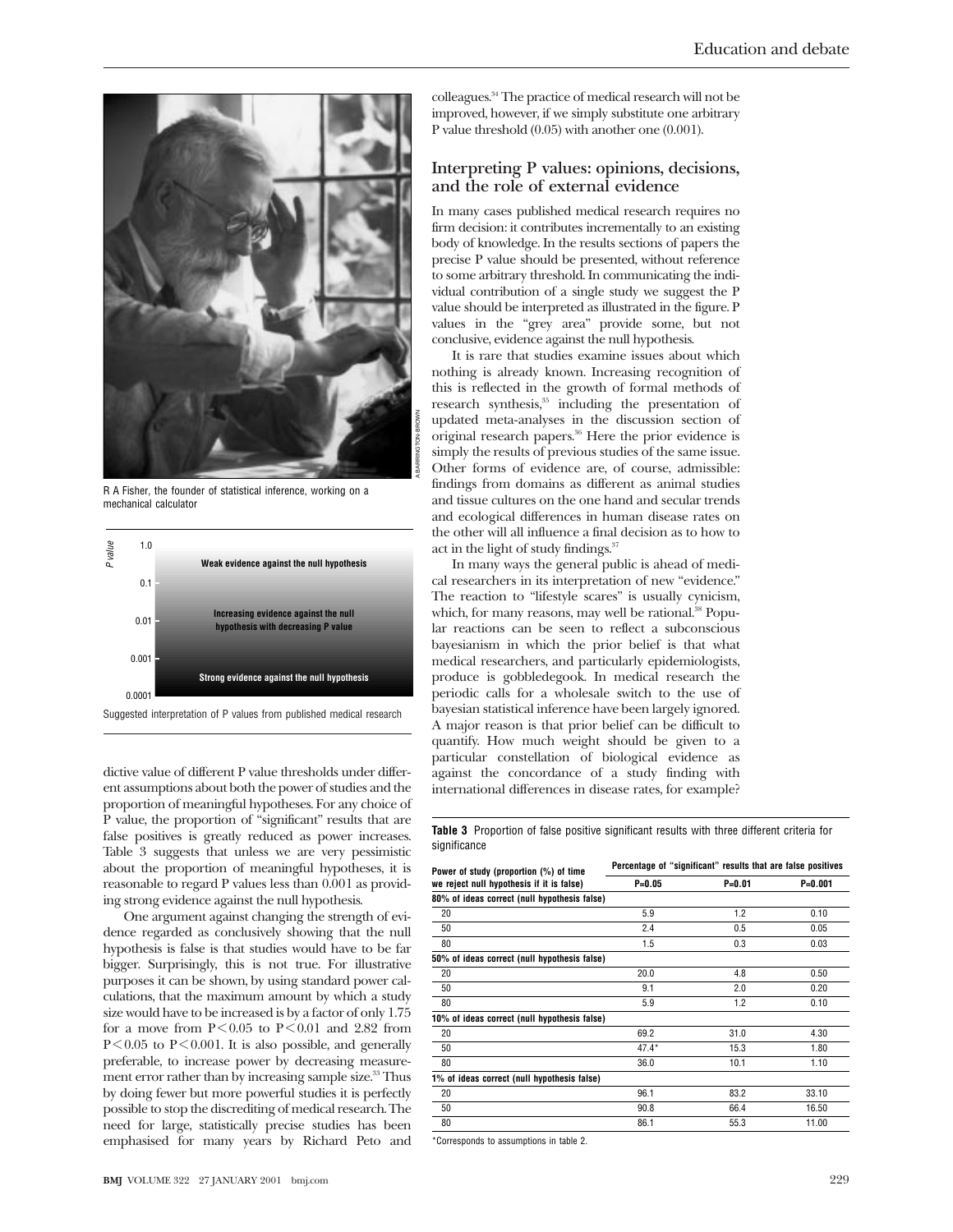Similarly, the predictive value of  $P < 0.05$  for a meaningful hypothesis is easy to calculate on the basis of an assumed proportion of "meaningful" hypotheses in the study domain, but in reality it will be impossible to know what this proportion is. Tables 2 and 3 are, unfortunately, for illustration only. If we try to avoid the problem of quantification of prior evidence by making our prior opinion extremely uncertain then the results of a bayesian analysis become similar to those in a standard analysis. On the other hand, it would be reasonable to interpret  $P = 0.008$  for the main effect in a clinical trial differently to the same P value for one of many findings from an observational study on the basis that the proportion of meaningful hypotheses tested is probably higher in the former case and that bias and confounding are less likely.

### **What is to be done?**

There are three ways of reducing the degree to which we are being misled by the current practice of significance testing. Firstly, table 3 shows that  $P < 0.05$ cannot be regarded as providing conclusive, or even strong, evidence against the null hypothesis. Secondly, it is clear that increasing the proportion of tested hypotheses that are meaningful would also reduce the degree to which we are being misled. Unfortunately this is difficult to implement; the notion that the formulation of prior hypotheses is a guarantor against being misled is itself misleading. If we do 100 randomised trials of useless treatments, each testing only one hypothesis and performing only one statistical hypothesis test, all "significant" results will be spurious. Furthermore, it is impossible to police claims that reported associations were examined because of existing hypotheses. This has been satirised by Philip Cole, who has announced that he has, via a computer algorithm, generated every possible hypothesis in epidemiology so that all statistical tests are now of a priori hypotheses.39 Thirdly, the most important need is not to change statistical paradigms but to improve the quality of studies by increasing sample size and precision of measurement.

While there is no simple or single solution, it is possible to reduce the risk of being misled by the results of hypothesis tests. This lies partly in the hands of journal editors. Important changes in the presentation of statistical analyses were achieved after guidelines insisting on



.<br>IT EAT EGGS... EAT MORE EGGS.... TOMATOES ARE GOOD FOR FROSTATES... TAKE WORE VITAMINS... VITAMINS CAUSE CANCER... STAY OUT OF THE SUN... DON'T LIE AROUND ASIDE...... OH, AND CUT DOWN ON SIRESS.

### **Box 2: Suggested guidelines for the reporting of results of statistical analyses in medical journals**

1. The description of differences as statistically significant is not acceptable

2. Confidence intervals for the main results should always be included, but 90% rather than 95% levels should be used. Confidence intervals should not be used as a surrogate means of examining significance at the conventional 5% level. Interpretation of confidence intervals should focus on the implications (clinical importance) of the range of values in the interval 3. When there is a meaningful null hypothesis, the strength of evidence against it should be indexed by the P value. The smaller the P value, the stronger is the evidence

4. While it is impossible to reduce substantially the amount of data dredging that is carried out, authors should take a very sceptical view of subgroup analyses in clinical trials and observational studies. The strength of the evidence for interaction—that effects really differ between subgroups—should always be presented. Claims made on the basis of subgroup findings should be even more tempered than claims made about main effects

5. In observational studies it should be remembered that considerations of confounding and bias are at least as important as the issues discussed in this paper<sup>40</sup>

presentation of confidence intervals were introduced during the 1980s. A similar shift in the presentation of hypothesis tests is now required. We suggest that journal editors require that authors of research reports follow the guidelines outlined in box 2.

We are grateful to Professor S Goodman, Dr M Hills, and Dr K Abrams for helpful comments on previous versions of the manuscript; this does not imply their endorsement of our views. Bristol is the lead centre of the MRC Health Sevices Research Collaboration.

Funding: None.

Competing interests: Both authors have misused the word significance in the past and may have overestimated the strength of the evidence for their hypotheses.

- 1 Le Fanu J. *The rise and fall of modern medicine*. New York: Little, Brown, 1999.
- 2 Berlin JA, Begg CB, Louis TA. An assessment of publication bias using a sample of published clinical trials. *J Am Stat Assoc* 1989;84:381-92.
- 3 Easterbrook PJ, Berlin JA, Gopalan R, Matthews DR. Publication bias in clinical research. *Lancet* 1991;337:867-72.
- 4 Dickersin K, Min YI, Meinert CL. Factors influencing publication of research results: follow-up of applications submitted to two institutional review boards. *JAMA* 1992;263:374-8.
- 5 Mayes LC, Horwitz RI, Feinstein AR. A collection of 56 topics with con-
- tradictory results in case-control research. *Int J Epidemiol* 1988;17:680-5. 6 Goodman SN. P values, hypothesis tests, and likelihood: implications for epidemiology of a neglected historical debate. *Am J Epidemiol* 1993;137:485-96.
- 7 Lehmann EL. The Fisher, Neyman-Pearson theories of testing hypotheses: one theory or two? *J Am Stat Assoc* 1993;88:1242-9. 8 Goodman SN. Toward evidence-based medical statistics. 1: The P value
- fallacy. *Ann Intern Med* 1999;130:995-1004.
- 9 Fisher RA. *Statistical methods for research workers*. London: Oliver and Boyd, 1950:80.
- Neyman J, Pearson E. On the problem of the most efficient tests of statistical hypotheses. *Philos Trans Roy Soc A* 1933;231:289-337.
- 11 Fisher RA. *Statistical methods and scientific inference*. London: Collins Macmillan, 1973.
- 12 Feinstein AR. P-values and confidence intervals: two sides of the same unsatisfactory coin. *J Clin Epidemiol* 1998;51:355-60.
- 13 Berkson J. Tests of significance considered as evidence. *J Am Stat Assoc* 1942;37:325-35.
- 14 Rozeboom WW. The fallacy of the null-hypothesis significance test. *Psychol Bull* 1960;57:416-28.
- 15 Freiman JA, Chalmers TC, Smith HJ, Kuebler RR. The importance of beta, the type II error and sample size in the design and interpretation of